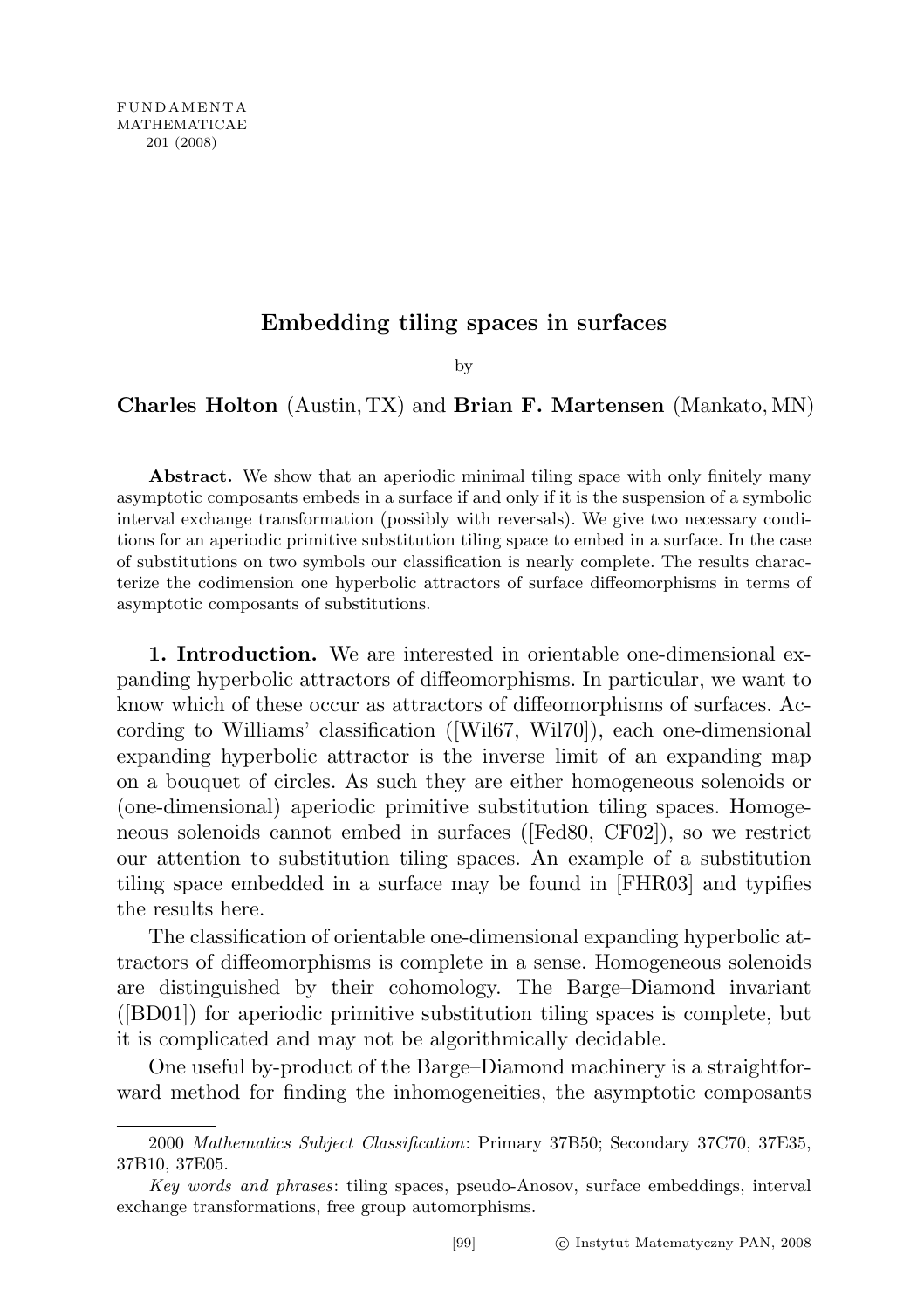in a substitution tiling space. This played a crucial role in [BDH03] and [CE03]. It shows up in this work as a verifiable necessary condition for a tiling space to embed in a surface. It turns out that if a tiling space embeds in a surface then it can be realized as the attractor of a diffeomorphism of a surface.

It is an important open problem in symbolic dynamics to determine which systems are the codings of interval exchanges ([Fog01, Rau79]). The question seems difficult, even when restricted to symbolic substitution systems. Going the other direction, it follows from the result of Boshernitzan and Carroll ([BC97]) that an interval exchange where all the lengths lie in the same quadratic extension of  $\mathbb Q$  comes from a substitution; the authors point out that the converse is false. We present here some partial results about when a tiling space embeds in a surface, which addresses the question above because of the following:

THEOREM 1. Let  $\Omega$  be a minimal shift space with finitely many asymptotic composants. Let  $T_{\Omega}$  be its associated tiling space. Then the shift map on  $\Omega$  is flow equivalent to a symbolic interval exchange transformation (possibly with reversals) if and only if  $\mathcal{T}_{\Omega}$  embeds in a surface.

Flow equivalence, rather than conjugacy, arises naturally here because symbolic morphisms (letter-to-word maps), as well as sliding block codes, preserve the structure of the associated tiling space. For a substitution, choosing the vector of tile lengths to be a left Perron eigenvector for the incidence matrix gives a geometric action of the substitution on the tiling space. For such a tiling space embedded in a surface, the geometric action of the substitution extends naturally to a "derived from pseudo-Anosov" diffeomorphism on the surface (or a related surface) having the embedded substitution tiling space as its unique codimension one attractor. Furthermore, every orientable one-dimensional expanding hyperbolic attractor for a surface diffeomorphism arises in this way.

Additional work has been done by Bruin ([Bru05]) regarding the computation of asymptotic arc-components for inverse limit spaces of a unimodal bonding map. Substitution tiling spaces appear as orientable double covers of these spaces and hence our results apply to these double covers. The rarity of being able to embed in a surface is well illustrated by applying our Corollary 3.2 to the table of examples and their asymptotic composants given in Figure 4 of that paper.

We show in Section 3 that the asymptotic composants in a tiling space are exactly the composants that bound the complement when the tiling space is embedded in a surface. (We thank M. Barge for suggesting this to us.) This gives a necessary condition for a tiling space to embed in a surface: The asymptotic composants must form cycles. For a primitive substitution that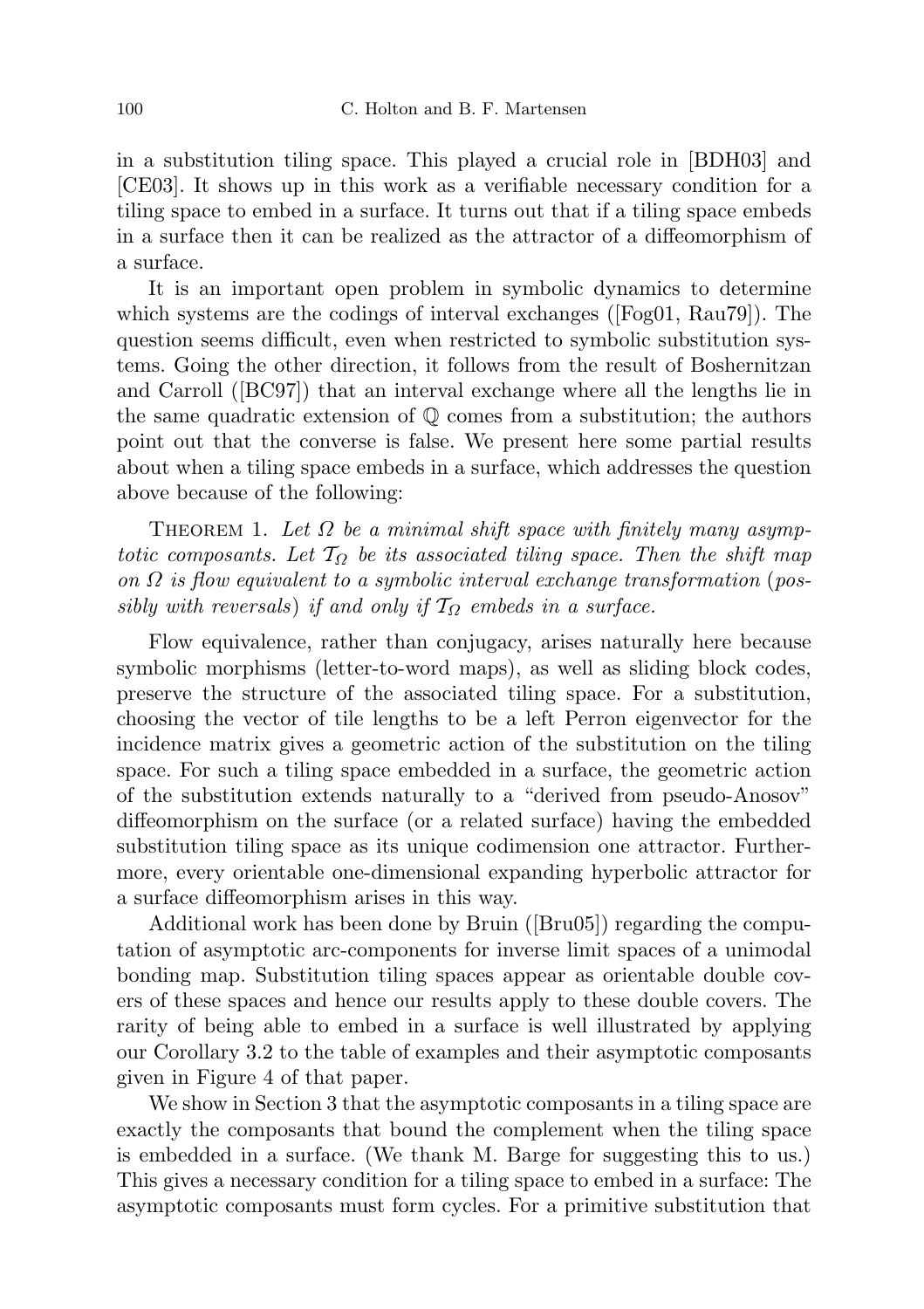is a (positive) automorphism of the free group generated by its alphabet, this condition is sufficient as well. This is a consequence of the results of Bestvina and Handel ([BH92]). The cyclic fixed words in [BH92] are precisely the labelings of the cycles of asymptotics obtained here. Our tiling space embeds in the surface as the geometric lamination of the pseudo-Anosov diffeomorphism in [BH92] and the substitution acts as the automorphism on the homotopy of the surface. We emphasize that it is not necessary for the substitution to be an automorphism of a free group in order for an embedding to exist. It does follow from [BH92] that a substitution tiling space that embeds in a surface is homeomorphic to a substitution tiling space arising from a positive automorphism of a free group. Our work here implies an algorithm for finding such an automorphism given a generic substitution tiling space that embeds in a surface.

The proof of Theorem 1 is in Section 4. We first show that the lamination given by an essential embedding of a tiling space in a surface extends to a foliation (with singularities) of the surface. It follows that the asymptotic composants of a tiling space actually determine the surface for an essential embedding, when an embedding exists. The surface is readily identified by index theory.

We focus on substitutions on two symbols in Section 5. In this simple setting we classify the possible behaviors of the asymptotics. We show that an aperiodic tiling space generated by a primitive substitution on two symbols embeds in an orientable surface if and only if the substitution is Sturmian. This is related to Bestvina–Handel because a substitution on two symbols is Sturmian if and only if it is a positive automorphism on the free group generated by its alphabet.

**2. Preliminaries.** Let  $\mathcal A$  be an alphabet, i.e., a finite set of symbols. Write  $A^*$  for the free monoid generated by A. The elements of  $A^*$  are finite sequences in  $A$  regarded as *words*. We also consider one-sided infinite sequences and bi-infinite sequences in  $\mathcal A$  to be words. A factor of a word is a finite contiguous subsequence. The terms  $prefix, suffix$  and length have their usual meanings. A subset  $\mathcal L$  of  $\mathcal A^*$  is called a *language* if: every factor of a word in  $\mathcal L$  is again in  $\mathcal L$ , and every word in  $\mathcal L$  is a proper prefix of a word in  $\mathcal L$  and also a proper suffix of a word in  $\mathcal L$ .

A *shift space* is a subset of  $A^{\mathbb{Z}}$  which is compact in the product of the discrete topology on A and invariant under the *shift homeomorphism*  $\sigma$ , defined for  $(x_i)_{i=-\infty}^{\infty} \in \mathcal{A}^{\mathbb{Z}}$  by

$$
\sigma((x_i)_{i=-\infty}^{\infty})_j = x_{j+1}.
$$

The shift space  $\Omega_{\mathcal{L}}$  generated by a language  $\mathcal{L}$  is the set consisting of those bi-infinite sequences of  $\mathcal{A}^{\mathbb{Z}}$  all of whose factors are in  $\mathcal{L}$ . Conversely, starting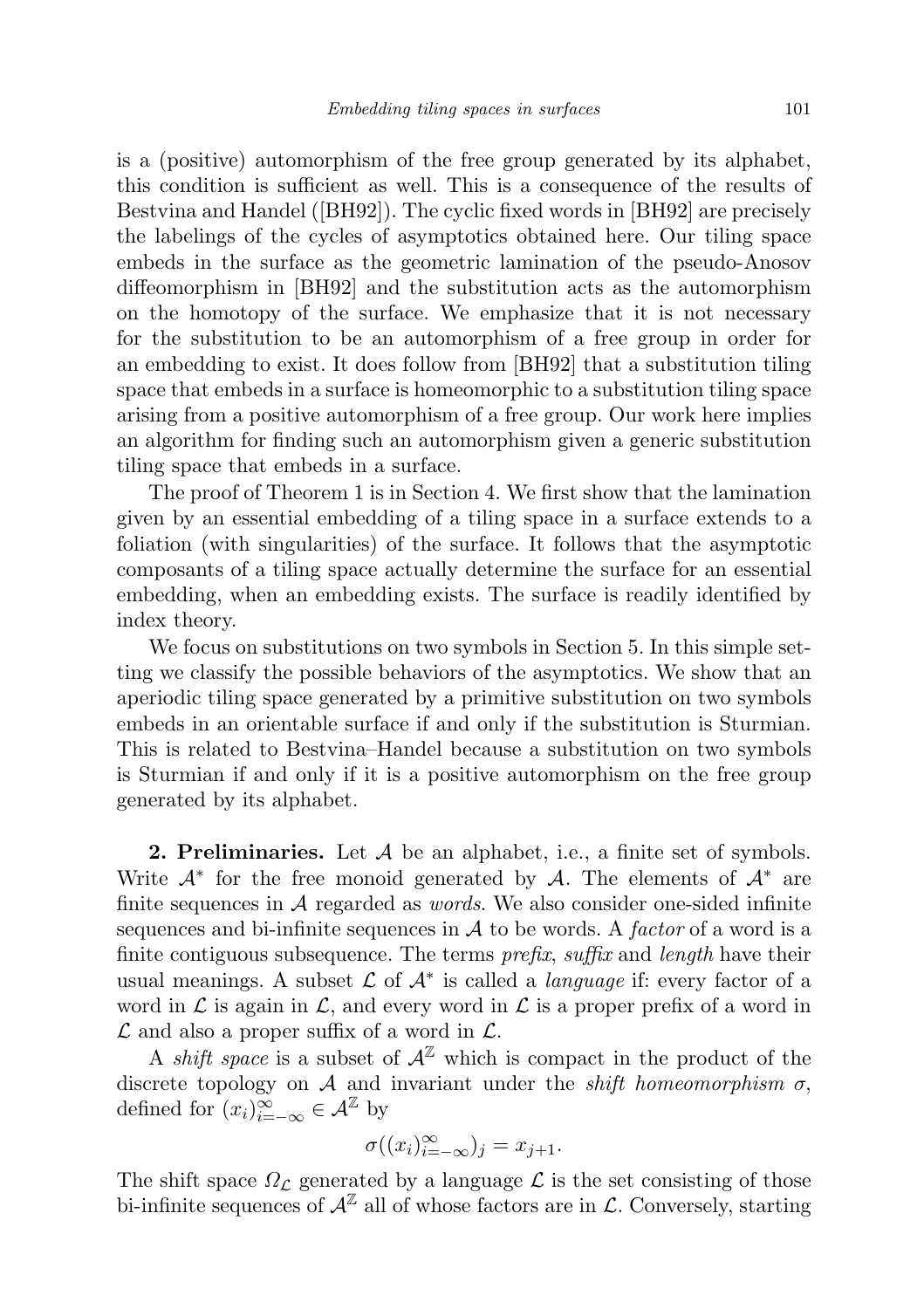with a collection of sequences of  $\mathcal{A}^{\mathbb{Z}}$ , the set  $\mathcal L$  of all factors of the sequences is a language and  $\Omega_{\mathcal{L}}$  is the smallest shift space containing all the sequences.

A substitution  $\varphi$  on A is a function from A to  $\mathcal{A}^*$  taking symbols to nonempty words. One extends  $\varphi$  to a map on words by concatenation; infinite words are taken to infinite words of the same type. The incidence matrix for the substitution  $\varphi$  is the  $\mathcal{A} \times \mathcal{A}$  array  $A_{\varphi}$  with abth entry equal to the number of occurrences of symbol a in  $\varphi(b)$ ; as a matrix it is defined up to conjugation by a permutation matrix. A substitution is primitive if its incidence matrix is primitive, i.e., some positive integer power has all entries positive. The language of  $\varphi$  consists of all words appearing in the words  $\varphi^{n}(a), n \in \mathbb{N}$  and  $a \in \mathcal{A}$ . We write  $\Omega_{\varphi}$  for the shift space generated by this language. Primitivity ensures that  $\Omega_{\varphi}$  is a minimal uniquely ergodic shift space ([Mi74]). We say  $\varphi$  is *aperiodic* if  $\Omega_{\varphi}$  is infinite, for otherwise it consists of the translates of a periodic sequence. A substitution is *unimodular* if the determinant of its incidence matrix is  $\pm 1$ . A substitution is of *Pisot* type if the characteristic polynomial of its incidence matrix is irreducible and has a single root of modulus  $\geq 1$ . It is easy to see that a Pisot type substitution on an alphabet of at least two symbols is necessarily primitive and aperiodic.

A one-dimensional tiling space  $\mathcal T$  is just the suspension of a shift space  $\Omega$  under a function that is constant on each set of the form  $|a| = \{x \in \Omega :$  $x_0 = a$ ,  $a \in \mathcal{A}$ ,  $\mathcal{A}$  is the alphabet of  $\Omega$ . Equivalently one may assign to each symbol in  $A$  a closed interval (a *prototile*) and then each sequence of  $\Omega$  gives us a way of tiling of the real line by translates of prototiles. Denote by  $(T_t)_{t\in\mathbb{R}}$  the natural R-action on T by translation:  $T_t$  moves the origin of a tiling t units to the right. The topology on  $\mathcal T$  is metrizable by a metric making two tilings close if and only if they agree on a large ball about the origin after a small translation. The metric is tedious to define (see [RS98]) but this characterization is all we shall need. The choice of lengths for the prototiles affects the conjugacy class of a tiling space but not the topology of the underlying space. If  $\Omega$  is minimal and aperiodic then T is locally the product of a Cantor set and an arc ([Wil67]). Denote by  $\mathcal{T}_{\varphi}$  the tiling space arising from the substitution  $\varphi$ .

For  $\chi \in \mathcal{T}$ , the *composant* of  $\chi$  is the union of all proper subcontinua containing  $\chi$ . Composants in tiling spaces are always translation invariant. In one-dimensional tiling spaces, composants and arc-components are the same thing. We say two composants  $X$  and  $X'$  of a one-dimensional tiling space T are forward [backward] asymptotic if there exist tilings  $\chi \in X$  and  $\chi' \in X'$  that are forward [backward] asymptotic under the flow. It is clear that asymptotic composants are nothing more than the arc-components of the suspensions of asymptotic symbolic sequences. Note that two symbolic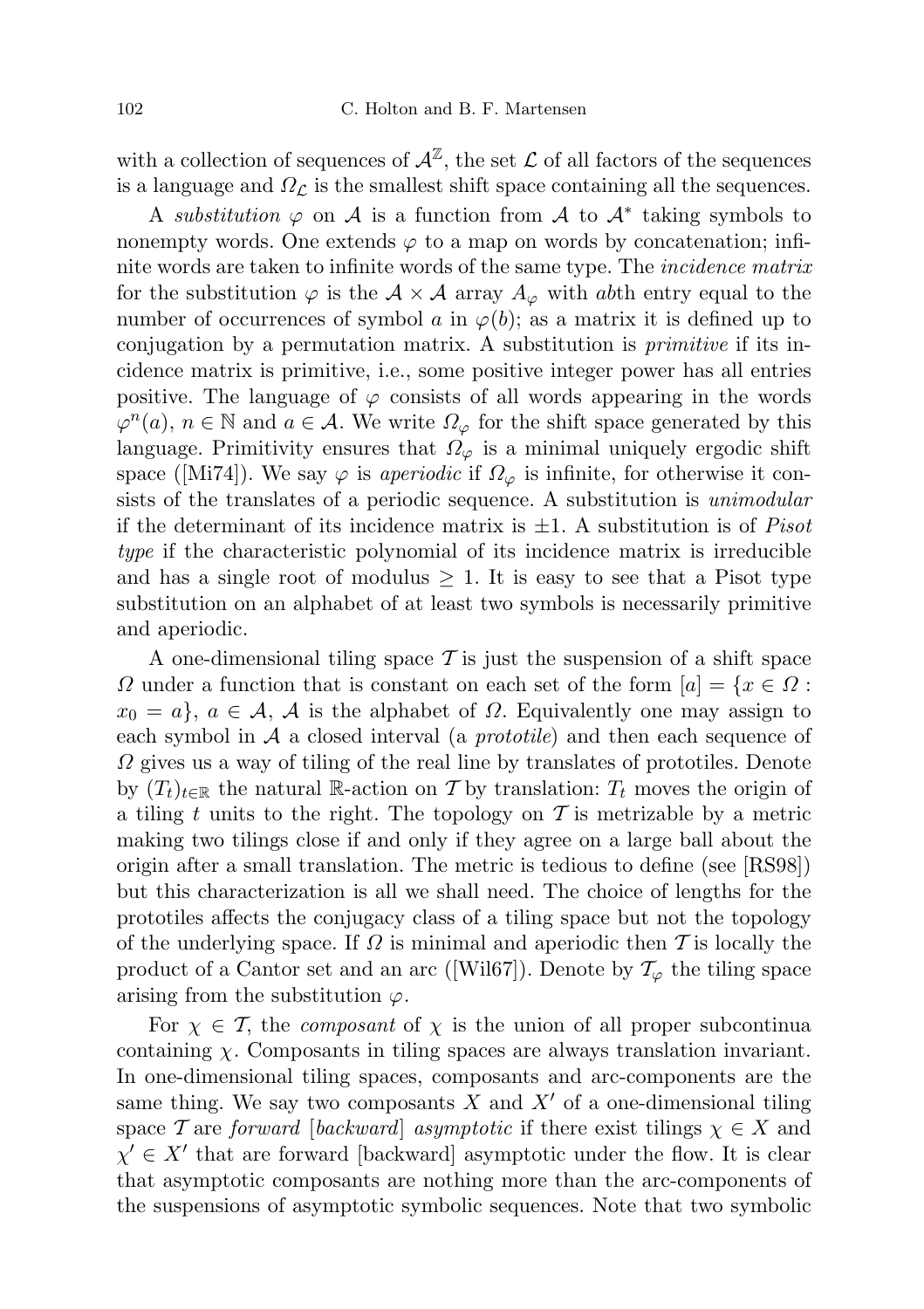sequences are forward [backward] asymptotic if and only they agree before [after] some point.

For the remainder of the paper we shall assume that our one-dimensional tiling spaces

- (i) are aperiodic and minimal under translation,
- (ii) have only finitely many asymptotic composants.

REMARK. Primitive, aperiodic substitution tiling spaces satisfy these properties. See [GH55] for (i) and [Que87] for (ii).

DEFINITION. Let  $\xi = (\Delta_1, \ldots, \Delta_r)$  be a partition of the half-open interval  $[0,1)$  into  $r \geq 2$  half-open subintervals, numbered from left to right. Let  $\pi$  be a permutation of  $\{1, \ldots, r\}$ . The *interval exchange transformation*, or IET for short, determined by  $\xi$  and  $\pi$  is the map  $T : [0,1) \to [0,1)$  given by

$$
T(x) = x + \sum_{i \,:\, \pi(i) < \pi(j)} |\Delta_i| \quad \text{ for } x \in \Delta_j.
$$

Interval exchanges preserve Lebesgue measure. We code symbolically orbits in an IET using the natural partition by the subintervals  $\Delta_i$ , and the corresponding symbolic interval exchange is the smallest shift space containing all the symbolic orbits. (The symbolic IET contains not only the codings of the left-continuous IET but also those of its right-continuous counterpart.)

We also need the notion of an *interval exchange with reversals*, a piecewise isometry just like an interval exchange except orientation reversing on some intervals. A precise definition requires special attention to the endpoints. We avoid this altogether by defining a symbolic interval exchange with reversals to be the shift space generated by the symbolic codings of orbits which do not meet endpoints.

Two maps are *flow equivalent* if there is a homeomorphism between their suspensions taking trajectories of one to trajectories of the other and preserving orientation.

3. Necessary conditions for embeddings. We first prove a theorem announced by Fedotov in [Fed80], stated here in the language of tiling spaces.

THEOREM 2. Let  $\varphi$  be a primitive substitution with (aperiodic) tiling space  $\mathcal{T}_{\varphi}$  and transition matrix  $A_{\varphi}$ . If  $\mathcal{T}_{\varphi}$  embeds in a surface, then the product of the non-zero eigenvalues of  $A_{\varphi}$  is  $\pm 1$ .

*Proof.* The complement of the image of  $\mathcal{T}_{\varphi}$  in the surface has only finitely many components (see Theorem 3 below). Let  $(U_i)_{i\geq 1}$  be an increasing sequence of open sets such that: (i) each  $U_i$  is a union of topological disks, with exactly one disk from each component of the complement and (ii) the union of the  $U_i$  is the entire complement. The embedded continuum is the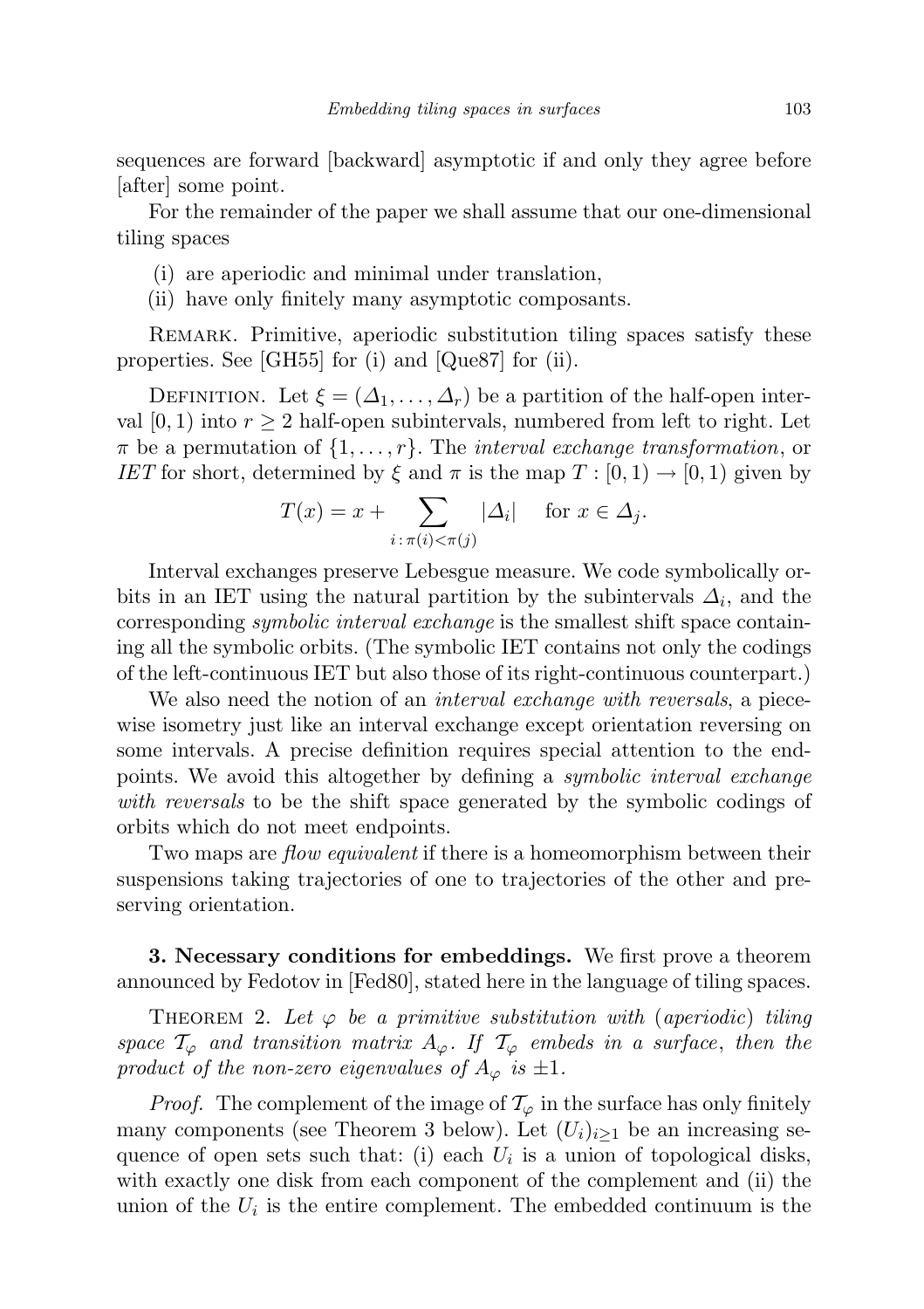intersection of the decreasing sequence  $(W_i)_{i\geq 1}$ , where  $W_i$  is the complement of  $U_i$ . Thus  $\mathcal{T}_{\varphi}$  is homeomorphic to the inverse limit of the  $W_i$  where the bonding maps are simply inclusion. Each of the  $W_i$  has the same first cohomology, isomorphic to  $\mathbb{Z}^k$  for some k, and the inclusions induce isomorphisms on cohomology. Since the cohomology of an inverse limit is the direct limit of the cohomologies, it follows that the first cohomology of  $\mathcal{T}_{\varphi}$  is isomorphic to  $\mathbb{Z}^k$ . On the other hand, setting d equal to the number of symbols in the alphabet for  $\varphi$ , we know from [AP98] that the first cohomology of the one-dimensional tiling space  $\mathcal{T}_{\varphi}$  is isomorphic to the direct limit of

$$
\mathbb{Z}^d \xrightarrow[A_\varphi]{} \mathbb{Z}^d \xrightarrow[A_\varphi]{} \mathbb{Z}^d \longrightarrow \cdots.
$$

It is finitely generated if and only if the product of the nonzero eigenvalues of  $A_{\varphi}$  is  $\pm 1$ .

THEOREM 3. If  $f : \mathcal{T} \to M$  is an embedding of a tiling space in a compact surface then the image of an arc-component of T is accessible from  $M \setminus f(\mathcal{T})$ if and only if the arc-component is an asymptotic composant.

Before beginning the proof of the theorem, we first establish some notation and establish a lemma regarding the first return map of an arc transverse to  $f(\mathcal{T})$ . We will assume that M is orientable. The nonorientable case is similar.

Let  $\Lambda := f(\mathcal{T}) \subset M$ . Given  $x \in \Lambda$ , there exists a homeomorphism  $\Psi$ :  $(-1, 1) \times (-1, 1) \rightarrow U \subset M$  such that  $\Psi((0, 0)) = x$  and  $\Lambda \cap U = \Psi((-1, 1) \times$  $Σ$ ), where Σ is a Cantor set in (-1, 1). Let J be the arc  $\Psi({0} \times (-1, 1))$ and let  $\Sigma' = \Psi({0} \times \Sigma)$ . Thus,  $\Sigma'$  inherits an ordering from  $\Sigma$  given by  $y_1 < y_2$  whenever  $s_1 < s_2$  for  $y_i = \Psi(0, s_i)$ .

For  $y \in A$ , let  $y(t) := f(f^{-1}(y) - t)$ . For each  $y \in \Sigma'$ , there is a first return map  $r(y) \in \Sigma'$  given by  $r(y) = y(t_1)$  where  $t_1 = \inf\{t > 0 : y(t) \in \Sigma'\}.$ For  $y_1, y_2 \in \Sigma'$ , let  $D(y_1, y_2) = |s_1 - s_2|$ . Also, whenever  $y_1 < y_2$ , define  $[y_1, y_2] = \{y \in \Sigma' : y_1 \le y \le y_2\}.$ 

LEMMA 3.1. There exists an  $\varepsilon > 0$  such that if  $y_1 < y_2 \in \Sigma'$  and  $D(y_1, y_2) < \varepsilon$ , then the first return  $r : [y_1, y_2] \to [r(y_1), r(y_2)]$  is an order preserving homeomorphism.

*Proof.* The lemma is a consequence of the compactness of  $\Sigma'$  and the "Lemma of the Long Box" of Aarts and Martens ([AM88]; see also [FO96, Lemma 5.2]).

Given  $x, y \in \Lambda$  lying on the same arc-component of  $\Lambda$ , there are homeomorphisms  $\Psi_x$  and  $\Psi_y$  as above establishing local neighborhoods of x and y, respectively that are images of an open interval cross a Cantor set. The lemma of Aarts and Martens establishes a "long box" (a homeomorphic image of an open interval and a Cantor set) that is a neighborhood of the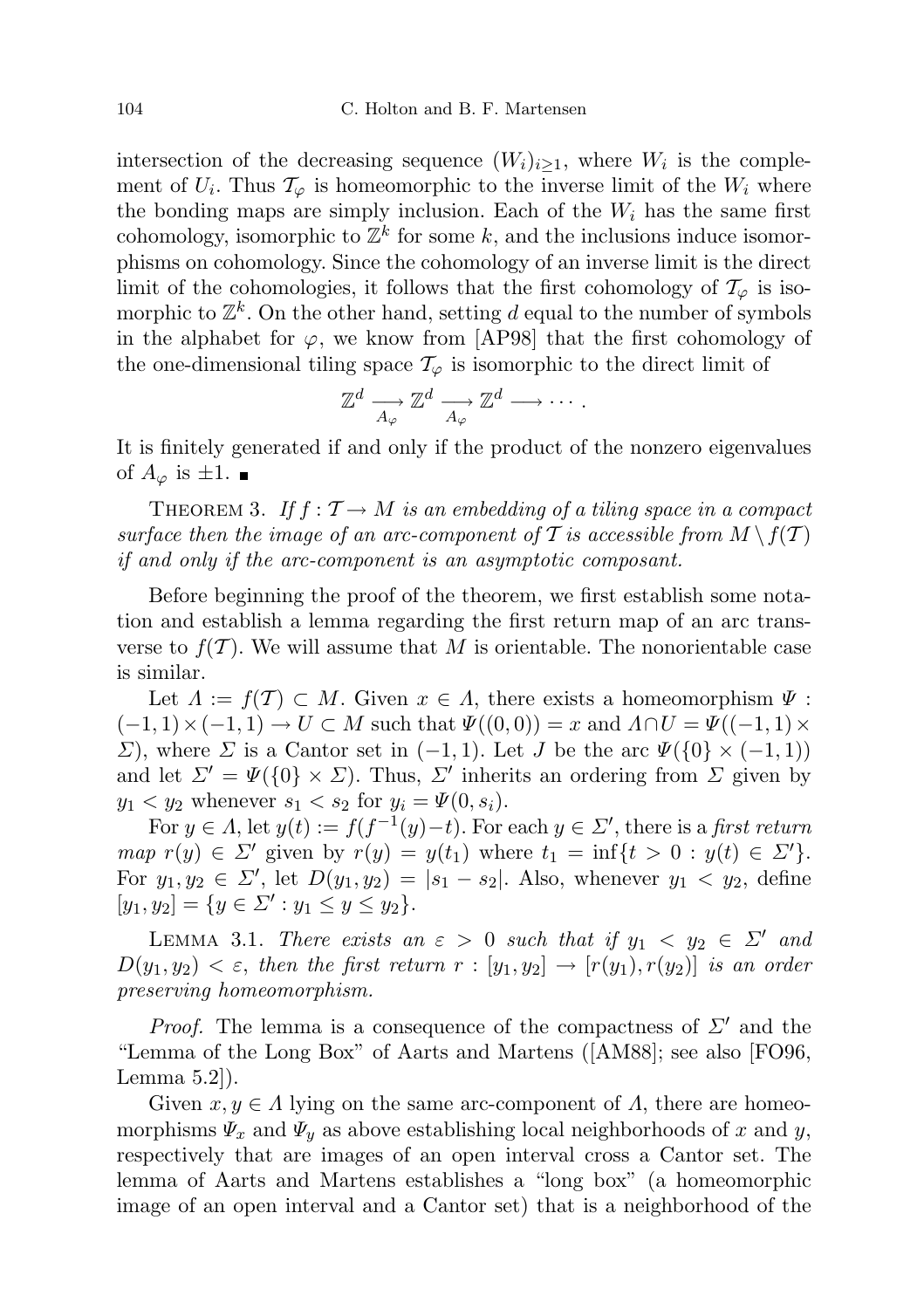entire arc connecting x to y. Given  $x \in \Sigma'$ , we apply this lemma to x and  $r(x)$  and note that this "long box" neighborhood may have very small width that depends on the choice of x. Let  $\delta_x$  be the width of this neighborhood in  $\Sigma'$ . We thus have induced a collection of open intervals around each x in  $\Sigma'$  of width  $δ_x$  that we take as a cover of  $\Sigma'$ . The return map on each of the intervals is a homeomorphism onto its image that must preserve order since it is defined by the flow through the "long box"  $N$ . The Lebesgue Number Lemma then provides the desired  $\varepsilon$ .

REMARK. The lemma essentially says we can induce a map on  $\Sigma'$  that is a piecewise order preserving homeomorphism. If two points are within  $\varepsilon$ , then they must be in the same piece and are in fact associated to homotopic arcs in  $M$ . It should also be pointed out that should  $M$  not be orientable, some pieces will be orientation reversing homeomorphisms. The following proof can be easily modified to include this possibility.

Proof of Theorem 3. We can now begin with the proof of the theorem. The complement of  $\Lambda$  can be divided into disks, each of which is bounded by  $\Lambda$ . Let V be one such disk and V be the prime end compactification of V. Let  $y \in A$  be accessible from V. Then  $y(t)$  is accessible from V for all  $t \in \mathbb{R}$ . Let  $z(t) \in \partial \widetilde{V}$  be the prime end corresponding to  $y(t)$ . Then  $\{z(t) : t \in \mathbb{R}\}\$ is an open arc on the circle  $\partial \tilde{V}$ . Let  $z_{\infty} := \lim_{t \to \infty} z(t)$  be one of the endpoints of this arc.

Fixing a point  $x \in \Lambda$ , we may choose a chain  $\{C_n\}_{n=1}^{\infty}$  of cross-cuts representing the prime end  $z_{\infty}$  with the following properties:

- (i)  $C_n$  is a closed arc with one endpoint  $y_n = y(t_n)$  for  $t_1 < t_2 < \cdots$ ,
- (ii)  $C_n \to x$  in the Hausdorff metric.

Now, let  $\Psi: (-1,1) \times (-1,1) \rightarrow U$  be as above with U a neighborhood of x. Then  $C_n \to x$  implies that  $C_n \subset U$  for sufficiently large n (so we assume this happens for all *n*). As  $\Psi^{-1}(C_n)$  is an arc from  $(a_n, s_n) \in (-1, 1) \times \Sigma$  to  $(a'_n, s'_n) \in (-1, 1) \times \Sigma$  with  $s_n \neq s'_n$ , and otherwise missing  $(-1, 1) \times \Sigma$ , we may replace  $C_n$  by the cross-cut  $\Psi(C'_n)$  with  $C'_n = \{0\} \times [s_n, s'_n]$ . Further, the chain  $\{\Psi(C'_n)\}_{n=0}^{\infty}$  of cross-cuts also represents  $z_{\infty}$  and satisfies conditions (i) and (ii) above.

So we take  $C_n = \Psi(C'_n) = \Psi(\{0\} \times [s_n, s'_n])$  and either  $y_n = \Psi((0, s_n))$  or  $y_n = \Psi((0, s'_n))$ . We note that the points  $s_n$  and  $s'_n$  are adjacent endpoints in the Cantor set and  $|s_n - s'_n| \to 0$ .

Let  $w_1 = y_1$  and let  $w_{n+1} = r^n(w_1)$  for  $n = 1, 2, \ldots$ . Then there exists an increasing sequence  $k_n$  so that  $y_n = w_{k_n}$ . Let  $v_n$  be the endpoint of  $\Sigma'$ adjacent to  $w_n$ . Thus there exists an N such that for all  $n \geq N$ ,  $|p_n-q_n| < \varepsilon$ for  $p_n, q_n \in \Sigma$  with  $\Psi((0, p_n)) = w_n$  and  $\Psi((0, q_n))$ . Then by Lemma 3.1,  $r(v_n) = v_{n+1}$  for all n.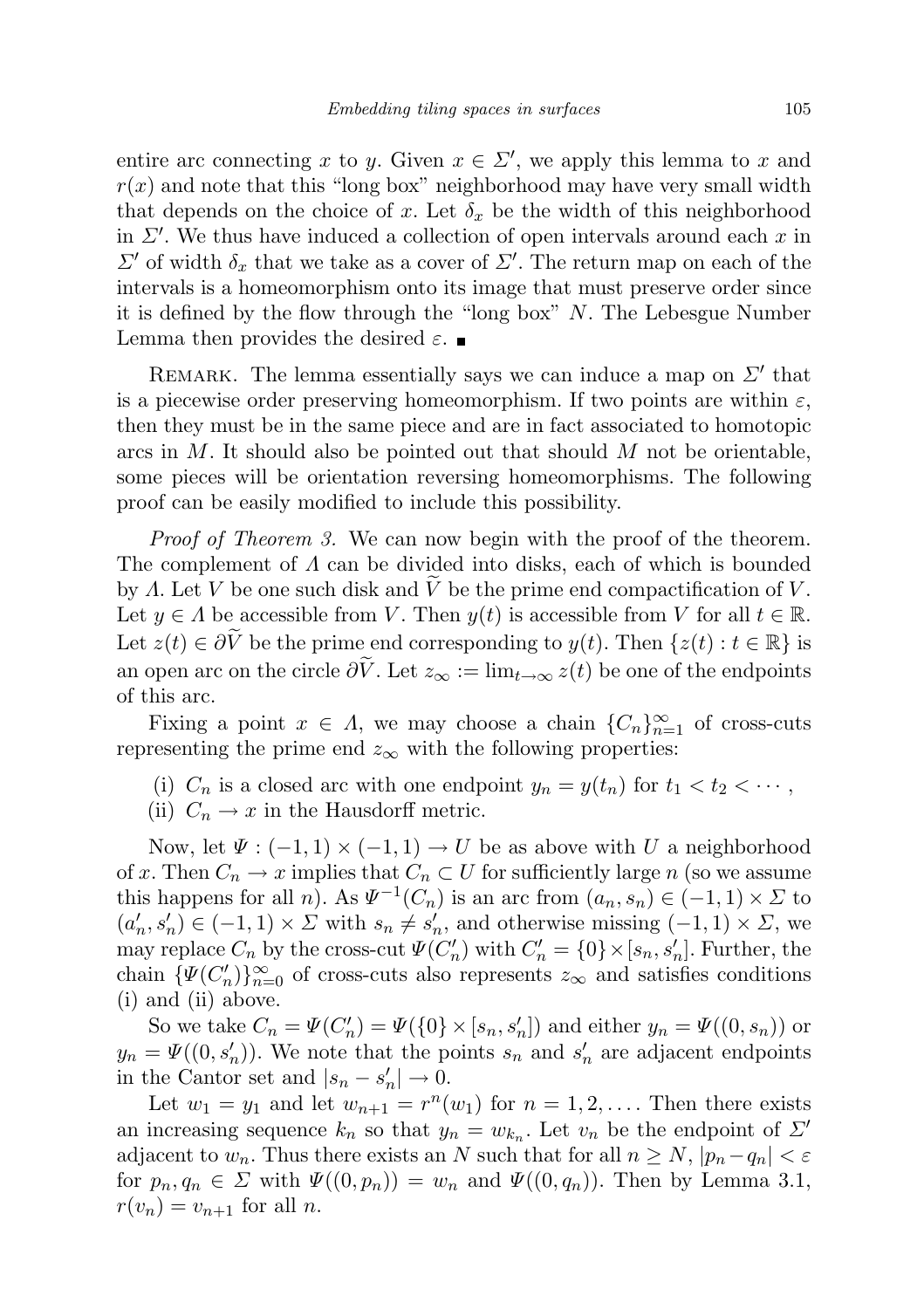

Fig. 1. Left: Cross-cuts representing  $z_{\infty}$ . One endpoint of each  $C_n$  is on y. A priori, we do not know the other endpoints land on a single arc-component, as will be shown. Minimality and the decreasing length of the  $C_n$  allow us to choose  $y_n$  so that  $C_n \to x$ . Right: The circle of prime ends.

We have thus shown that all the cross-cuts  $C_n$  are landing on the same arc-component on the end opposite  $y_n$ . We must now show that we can parametrize the arc-component associated to  $y$  and  $v$  so that they are asymptotic.

Let  $t_n$  and  $t'_n$  be such that  $w_n(t_{n+1}-t_n) = w_{n+1}$  and  $v_n(t'_{n+1}-t'_n) = v_{n+1}$ . Then  $|t_{n+1} - t_n|$  and  $|t'_{n+1} - t'_n|$  are uniformly bounded due to the uniform recurrence of the flow in T. Further,  $|t_n - t'_n| \to 0$  since  $D(w_n, v_n) \to 0$ . It then follows that the rays  $w(t)$  and  $v(t)$  for  $t \in \mathbb{R}^+$  can be reparametrized so as to be asymptotic, which in turn implies that the composants  $f^{-1}(y)$ and  $f^{-1}(v_1(0))$  are forward asymptotic. A similar argument could be made for finding a composant backward asymptotic to  $f^{-1}(y)$ .

For the converse of the theorem, we show that any asymptotic composant is accessible. Consider a pair of forward asymptotic composants,  $X_1$  and  $X_2$ . We may parametrize  $\mathcal{X}_1 = f(X_1)$  and  $\mathcal{X}_2 = f(X_2)$  such that  $D(y_1(t), y_2(t)) < \varepsilon$  for all  $t \ge 0$ . Let  $y_1 = y_1(0)$  and  $y_2 = y_2(0)$ . We can once again use Lemma 3.1, to make a long box that connects  $y_i$  to  $r(y_i)$ for  $i = 1, 2$ . Note that  $D(r(y_1), r(y_2))$  is also less than  $\varepsilon$  so that there is a transition into another long box. Any arc-component,  $\mathcal{X}' = f(X')$ , of  $f(\mathcal{T})$ that then enters this box between  $y_1$  and  $y_2$  is thus trapped between  $\mathcal{X}_1$ and  $\mathcal{X}_2$ . Hence X' is forward asymptotic to  $X_1$  and  $X_2$ . But there are only finitely many asymptotic composants and therefore  $X'$  would be isolated from the rest of  $f(T)$ . It would thus be accessible from both sides, contradicting minimality. Therefore  $X_1$  and  $X_2$  must be adjacent and hence accessible.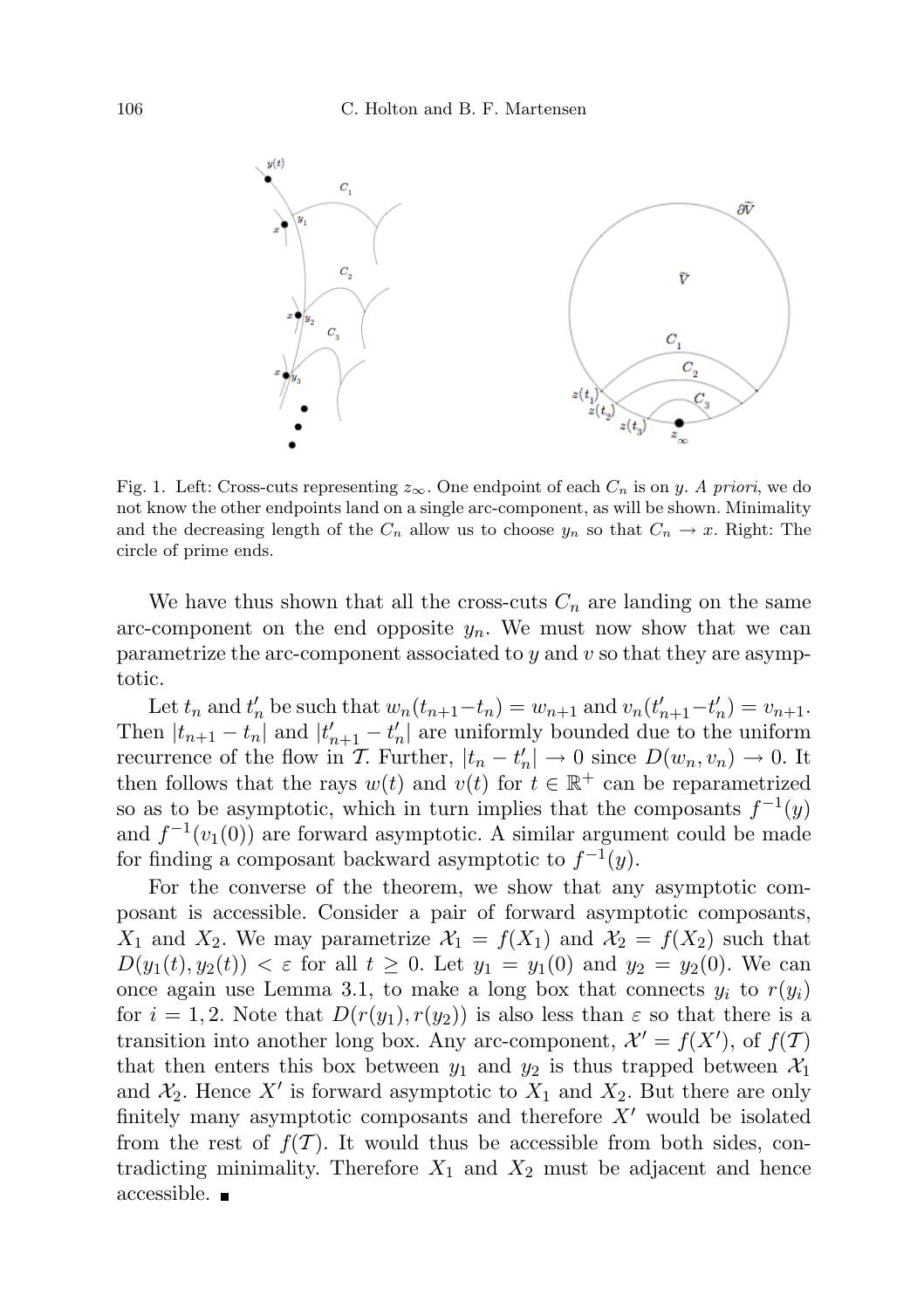COROLLARY 3.2. If  $\mathcal{T}_{\varphi}$  embeds in a surface, then the asymptotic composants must form n-cycles, where n is an even integer.

Theorem 2 and Corollary 3.2 give us useful and computable necessary conditions for a tiling space to embed in a surface. The conditions are not sufficient. In a forthcoming work of Barge and the second author, it is shown the substitution tiling space generated by

$$
1 \mapsto 1131, \quad 2 \mapsto 1231, \quad 3 \mapsto 232
$$

satisfies both conditions but does not embed in any surface.

4. General results. Recall that an embedding  $f : X \to Y$  is called essential if any continuous  $q: Y \to Z$  is an embedding whenever  $q \circ f$  is an embedding. In our setting, an embedding of a tiling space in a surface is essential if the image of each cycle of asymptotics bounds a disk.

THEOREM 4. Let  $\mathcal T$  be a tiling space that embeds in a compact surface  $M$ . Then  $\mathcal T$  embeds essentially in some closed surface  $M$  and extends to a foliation with singularities of all of  $M$ .

Proof. The proof closely follows [FO96] and we use much of their notation. We may regard  $\mathcal T$  as a subset of  $M$ , a lamination in the sense of [FO96]. Corollary 3.2 states that the complementary regions are bounded by the asymptotics. We may then remove any excess handles in these regions so that each cycle of asymptotics bounds a disk. We refer to this new manifold as  $M$ , and again consider  $\mathcal T$  to be a subset of it.

Since  $\mathcal T$  is locally the product of a Cantor set and an arc, we may take a small matchbox neighborhood of a point of  $\mathcal T$  in  $M$ . Since this neighborhood must embed tamely into the plane (see Theorem 6.2 of [FO96], or [TW98]), we may find a transverse arc to the matchbox and pull it back to  $M$  so that it is transverse to the lamination  $\mathcal T$  on  $M$ . Let K be this transverse arc. We may assume that the endpoints of  $K$  are not in  $T$ . We may also assume that K was chosen small enough so that the orientations inherited from the tiling space of each arc-component crossing  $K$  are in agreement. By minimality, K intersects each arc-component of  $\mathcal T$  and  $K \cap \mathcal T$  is a Cantor set. Each arc of  $T \setminus K$  has two endpoints in K.

Let the endpoints of  $K$  be denoted by  $a$  and  $b$ . We form the double of K on the surface M by taking two copies of K denoted by  $K \times \{+,-\}$  and identifying  $(a, -)$  with  $(a, +)$  and  $(b, -)$  with  $(b, +)$ . Form a surface (with boundary)  $\widehat{M}$  by opening up  $\widetilde{M} \setminus K$  along the arc K and compactifying using the double of K. Each arc of  $\mathcal{T}\setminus K$  has one end on each side of the double of K, and we may assume that the arcs are oriented from  $K \times \{+\}$ towards  $K \times \{-\}.$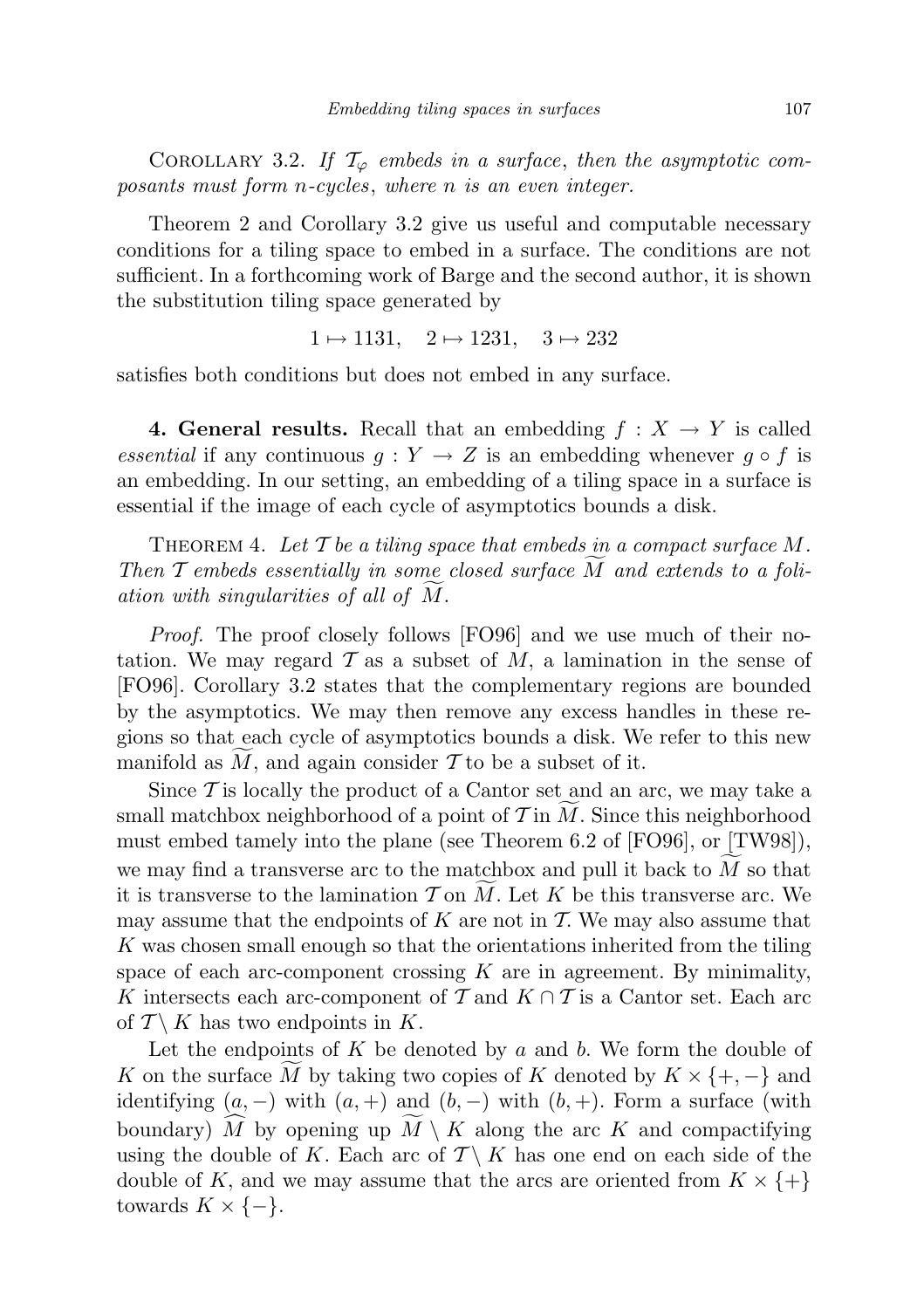We consider two arcs  $L_1$  and  $L_2$  in  $\mathcal{T} \cap \widehat{M}$  to be *homotopic* if there exists a homotopy of  $\widehat{M}$  which moves  $L_1$  to  $L_2$  and leaves each side of the double of K invariant. By compactness, there are finitely many homotopy types and if two arcs are sufficiently close then they are homotopic. Therefore  $K \times \{+\}$  can be divided into finitely many nonoverlapping intervals  $I_1, \ldots, I_n$ such that two arcs are homotopic if they have an endpoint in the same interval. Because these arcs come from a tiling space, we may view them as being marked by tiles; nearby arcs must be marked identically. We may thus assume  $I_1, \ldots, I_n$  are chosen so that any two arcs beginning in the same subinterval are marked the same. See the remark following the proof of Theorem 1 below.

For  $l = 1, \ldots, n$ , let  $\mathscr{A}_l$  be the set of arcs in  $\mathcal{T} \cap \widehat{M}$  with left endpoint in  $I_l$ . Let  $J_l$  be the smallest interval in  $K \times \{-\}$  that contains all of the opposite endpoints of arcs in  $\mathscr{A}_l$ . Since all arcs in  $\mathscr{A}_l$  are homotopic, there exist two arcs  $\gamma_{l,1}$  and  $\gamma_{l,2}$  in  $\tilde{M}$  (not necessarily in T), each homotopic to the arcs of  $\mathcal{A}_l$ , joining the endpoints of  $I_l$  with the endpoints of  $J_l$  in such a way that  $\gamma_{l,1} \cup \gamma_{l,2} \cup I_l \cup J_l$  is a simple closed curve bounding a domain containing  $\mathscr{A}_l \setminus \bigcup_{i \neq l} \mathscr{A}_i$ . We call this domain  $S_l$  a strip. We may now map  $\gamma_{l,1} \cup \gamma_{l,2} \cup I_l \cup J_l$  to a rectangle laminated by arcs of  $\mathscr{A}_l$ . We again use the fact that a Cantor set cross an arc tamely embeds in the plane (again by Theorem 6.2 of [FO96] or [TW98]) to extend this lamination of the rectangle by a Cantor set of purely horizontal lines to a foliation of the rectangle. We now pull this foliation back to  $M$  to obtain a foliation of  $S_l$ .

Thus the lamination T of  $\widehat{M}$  can be written as the union of strips on each of which we may extend the lamination to a foliation. Further, we may collapse the complementary domains of  $\bigcup_i S_i$  to obtain a foliation of M with singularities. This collapsing is possible once again by Corollary 3.2. Finally, we identify the appropriate points of  $K^+$  and  $K^-$  on the double of K to recover K and hence obtain a foliation of  $M$ .

Note that an essential embedding guarantees that each cycle of asymptotics bounds a disk in the surface. Thus, the asymptotic composants completely determine the surface. We can assume that our embedding is smooth and extend the flow induced by the embedding to all of  $M$ , with an npronged singularity in the component of the complement bounded by a cycle of n asymptotics. The index of such a singularity is  $-(n-2)/2$ . The Poincaré–Hopf Index Theorem then identifies the surface:

PROPOSITION 4.1. Let  $\mathcal T$  be a tiling space that embeds essentially in a compact surface  $M$ . Then the Euler characteristic of  $M$  equals the sum of the indices of the cycles of asymptotics for T.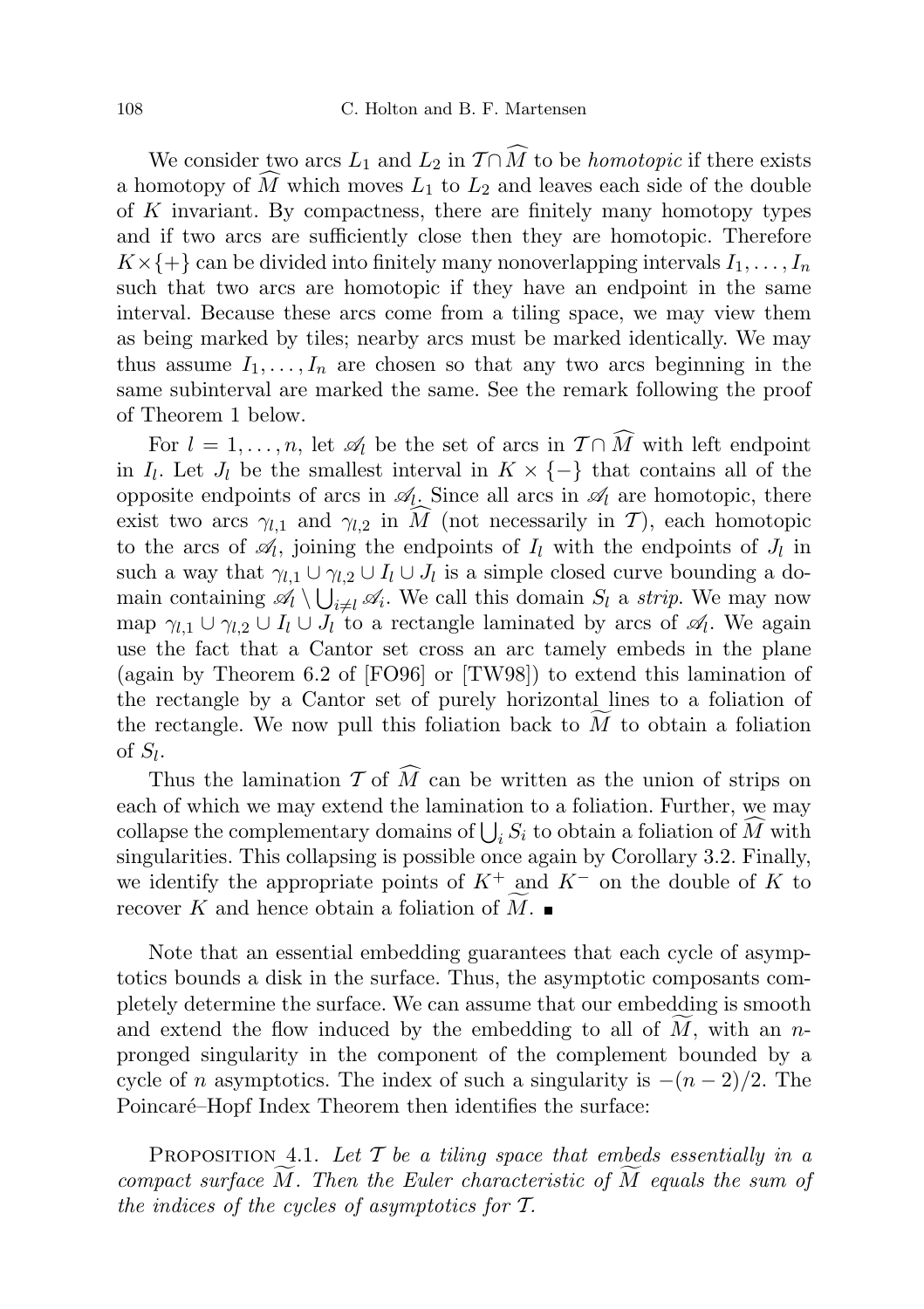Proof of Theorem 1. A periodic tiling space is a circle and trivially embeds in the two-sphere and corresponds to an interval exchange on one interval. We may therefore assume that our tiling space is aperiodic.

The forward implication is trivial. Starting with a minimal interval exchange transformation, we can form the suspension, connecting each subinterval to its image with a strip. The boundaries of these strips form closed curves and they can be capped off with disks to form a closed surface. Indeed, since an IET has only finitely many asymptotic composants, we can say exactly what surface we get using index theory.

The converse is also straightforward. We use the notation from the proof of Theorem 4 above. The transverse measure on  $K \cap \mathcal{T}$  induced by any ergodic measure on T is preserved by the first return map to  $K \cap T$ . Reparametrize so that the width of each strip  $S_l$  is the transverse measure of  $I_l \cap T$ .

If  $M$  is orientable then the first return is order-preserving, and this gives us a symbolic interval exchange whose suspension is easily seen to be homeomorphic to  $T$ . If M is not orientable then some of the intervals return with orientation reversed, and we have a symbolic interval exchange with reversal. ■

REMARK. The further reduction of our partition in the proof of Theorem 4 to arcs that are marked identically by tiles is necessary to avoid losing information. If our interval exchange has two adjacent intervals that map to adjacent intervals, then the corresponding paths through the surface are homotopic and our construction may otherwise glue them together as one interval. Example of this occurring are easy to generate by "peeling apart" a single tiling to obtain an additional 2-cycle. For example, a derived-from-Anosov map on the torus is obtained by peeling apart the unstable manifold of a periodic point (actually replacing a saddle periodic point with a small neighborhood containing a repelling point). One can then repeat this procedure by peeling apart the unstable manifold of a different periodic point. Two complementary domains would thus be present and each is bounded by a 2-cycle. The interval exchange, on any transverse arc, however, would always have two adjacent intervals mapped to adjacent intervals. Such a "doubly" derived-from-Anosov map on the torus is described by  $1 \mapsto 1132$ ,  $2 \mapsto 132$ ,  $3 \mapsto 1332$ , which exhibits this phenomenon. The fixed tilings given by  $\dots$  1132 $\dots$  and  $\dots$  1332 $\dots$  form a two-cycle and correspond to homotopic leaves in the surface. Hence paths marked by 1 and 3 are homotopic, and if we do not distinguish them then the resulting interval exchange corresponds to  $1 \mapsto 1112, 2 \mapsto 112$ . The sliding block code  $1 \mapsto 1, 2 \mapsto 2, 3 \mapsto 1$  defines a factor map from the first shift space to the second, that is one-to-one except on a single orbit, where it is two-toone.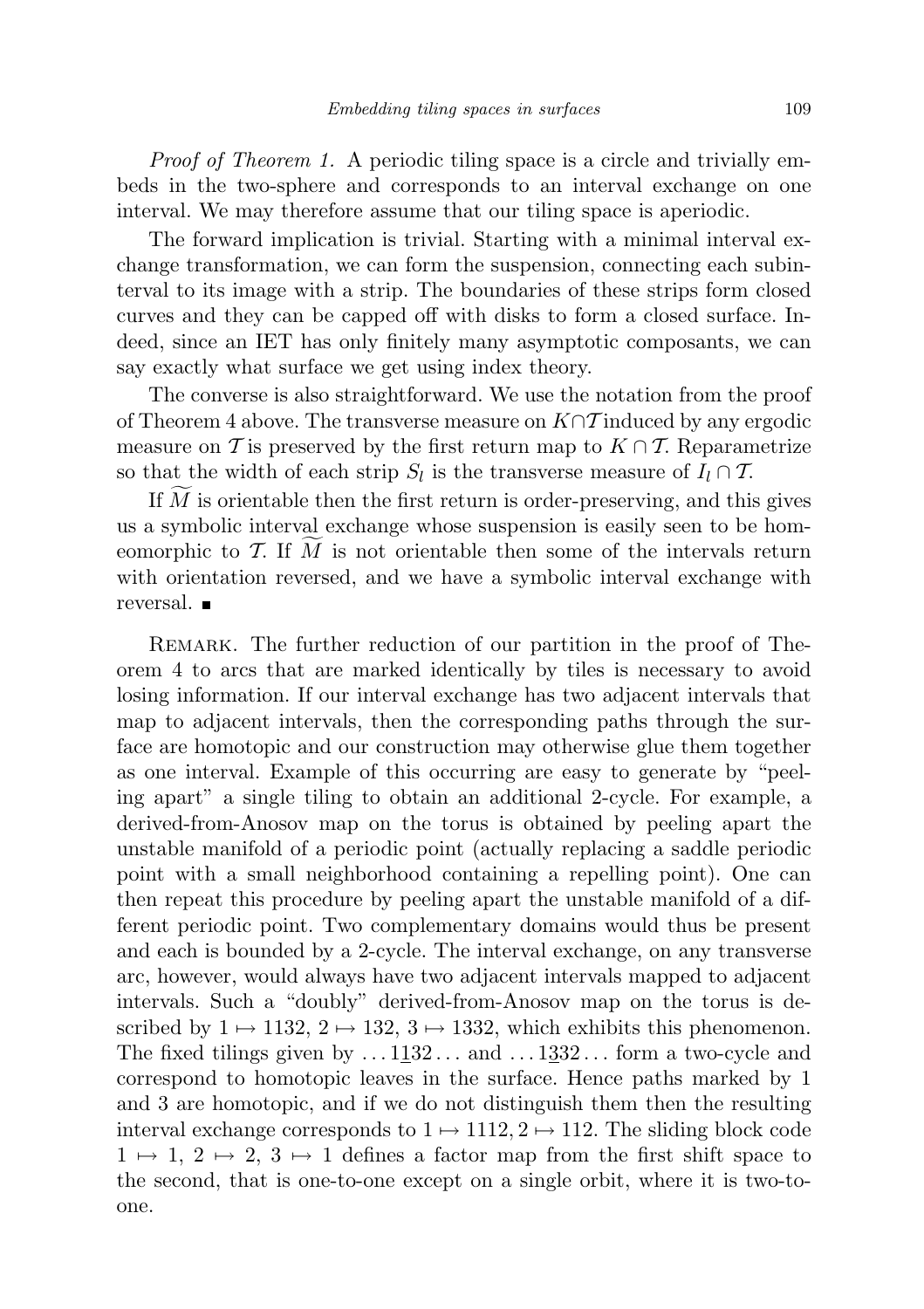5. Substitutions on two symbols. In this section, we restrict our attention to substitutions on two letters and show that the property of embedding in a surface is related to being Sturmian (defined below). For an excellent introduction to Sturmian sequences and their role in substitutions, see Chapter 6 of [Fog01]. In what follows we use the notation and definitions from [Lot02] and [Fog01].

The *complexity function*  $p(n)$  of a sequence assigns to each integer n the number of distinct subwords of length  $n$ . If a sequence is not periodic, then  $p(n) \geq n+1$  for all n. A sequence is called *Sturmian* if  $p(n) = n+1$ . In that sense Sturmian sequences have the smallest complexity among aperiodic sequences. A condition equivalent to being Sturmian is to be an aperiodic balanced sequence over two letters. A sequence over two letters is balanced if any two words of the same length differ in their abelianization in at most one place. In what follows, we will use the fact that a Sturmian sequence must have 00 or 11 as an allowed word, but not both.

PROPOSITION 5.1. The asymptotic composants of a unimodular Pisot substitution on two symbols:

- (1) form a single two-cycle if and only if the substitution is Sturmian,
- (2) form a single four-cycle if and only if the substitution has four periodic points,
- (3) do not form cycles in all other cases.

*Proof.* Let  $\varphi$  be a unimodular Pisot substitution on  $\mathcal{A} = \{0, 1\}$  whose asymptotic composants form cycles. By the result of [BDH03],  $\varphi$  has at most four asymptotic composants, so the cycles could conceivably be a single two cycle, a pair of two-cycles, or a single four-cycle. It is known that if  $\varphi$  is Sturmian then its asymptotics form a single two-cycle.

Let us describe a simple method for finding the asymptotics for  $\varphi$ . Observe that if  $\varphi(0)$  and  $\varphi(1)$  both begin in symbol a, i.e.,

 $\varphi(0) = aW^{(0)}$  and  $\varphi(1) = aW^{(1)}$ ,

then the substitution

$$
0 \mapsto W^{(0)}a, \quad 1 \mapsto W^{(1)}a
$$

generates the same tiling space. Thus, by repeated application of this trick, and then replacing the result by its second iterate, we can assume

(†)  $\varphi(0)$  begins in 0 and  $\varphi(1)$  begins in 1,

(†) all periodic points of  $\varphi$  in  $\{0,1\}^{\mathbb{Z}}$  are fixed points.

This completely solves the suffix problem (see [BDH03]) and it follows that the backward asymptotic pairs are

$$
\varphi^{\infty}(0).\varphi^{\infty}(0)
$$
 and  $\varphi^{\infty}(0).\varphi^{\infty}(1)$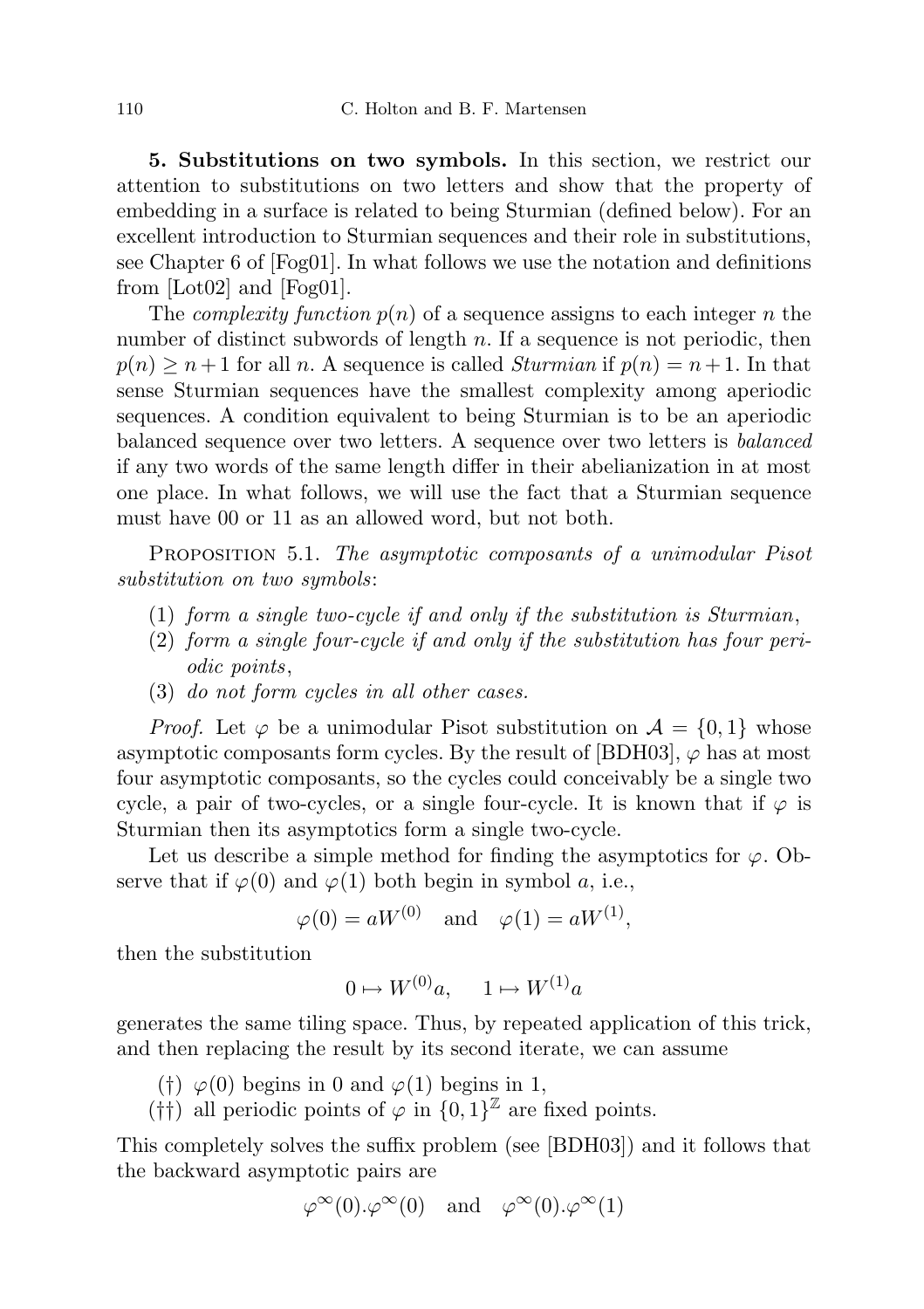if  $\varphi(0)$  ends in 0 and 00 is in the language of  $\varphi$ , and

$$
\varphi^{\infty}(1) \cdot \varphi^{\infty}(0)
$$
 and  $\varphi^{\infty}(1) \cdot \varphi^{\infty}(1)$ 

if  $\varphi(1)$  ends in 1 and 11 is in the language of  $\varphi$ . One or both of these must happen; both happen if and only if  $\varphi$  has four fixed points, in which case we have the four-cycle as claimed. In the other case we have only one backward asymptotic pair; by interchanging the roles of 0 and 1 we may assume that it is the first one above. Since the asymptotics form cycles, some translates of  $\varphi^{\infty}(0) \cdot \varphi^{\infty}(0)$  and  $\varphi^{\infty}(0) \cdot \varphi^{\infty}(1)$  are forward asymptotic. Let U be the left-infinite word  $\varphi^{\infty}(0)$ . There exist nonempty finite words  $W^{(0)}, W^{(1)}$ , beginning in different symbols and ending in different symbols, and a right-infinite word V such that

$$
\varphi^{\infty}(0).\varphi^{\infty}(0) = U.W^{(0)}V
$$
 and  $\varphi^{\infty}(0).\varphi^{\infty}(1) = U.W^{(1)}V$ .

These are both fixed points of  $\varphi$  and it follows from this and unimodularity and aperiodicity that  $W^{(0)}$  and  $W^{(1)}$  have the same abelianization.

We shall use two combinatorial facts about unimodular Pisot substitutions on two symbols satisfying (†) and (††) above. The proofs are elementary, and we omit them.

- (1) The longest common suffix of  $\varphi(01)$  and  $\varphi(10)$  has length less than or equal to  $|\varphi(01)| - 2$ , and if equality holds then  $\varphi$  is Sturmian.
- (2) If two words in  $\mathcal{A}^{-N}$  end in different symbols then the longest common suffix of their images under  $\varphi$  is the longest common suffix of  $\varphi(01)$  and  $\varphi(10)$ .

Applying the second fact to  $U W^{(0)}$  and  $U W^{(1)}$  we find that  $\varphi(W^{(i)}) =$  $W^{(i)}V'$ ,  $i = 0, 1$ , where V' is a prefix of V and also a suffix of  $\varphi(01)$  of length  $\leq |\varphi(01)| - 2$ . Let K be the word such that  $KV' = \varphi(01)$ . Note that K must contain both a 0 and a 1. Taking  $h$  to be the abelianization function for words, we obtain

$$
A_{\varphi}(h(W^{(0)})) = h(W^{(0)}) + A_{\varphi}h(01) - h(K),
$$

or equivalently,

$$
A_{\varphi}(h(W^{(0)}) - h(01)) = h(W^{(0)}) - h(K).
$$

Thus  $h(W^{(0)}) - h(01)$  has nonnegative entries and

$$
A_{\varphi}(h(W^{(0)}) - h(01)) \le h(W^{(0)}) - h(01),
$$

which can only happen if  $h(W^{(0)}) = h(01)$ . By the first fact,  $\varphi$  is Sturmian and the proof is complete.

Sturmian spaces are the codings of 2-IETs with respect to their natural partitions and as such can be embedded in the torus  $\mathbb{T}^2$ . The four-cycle case cannot embed in an orientable surface since it would have to embed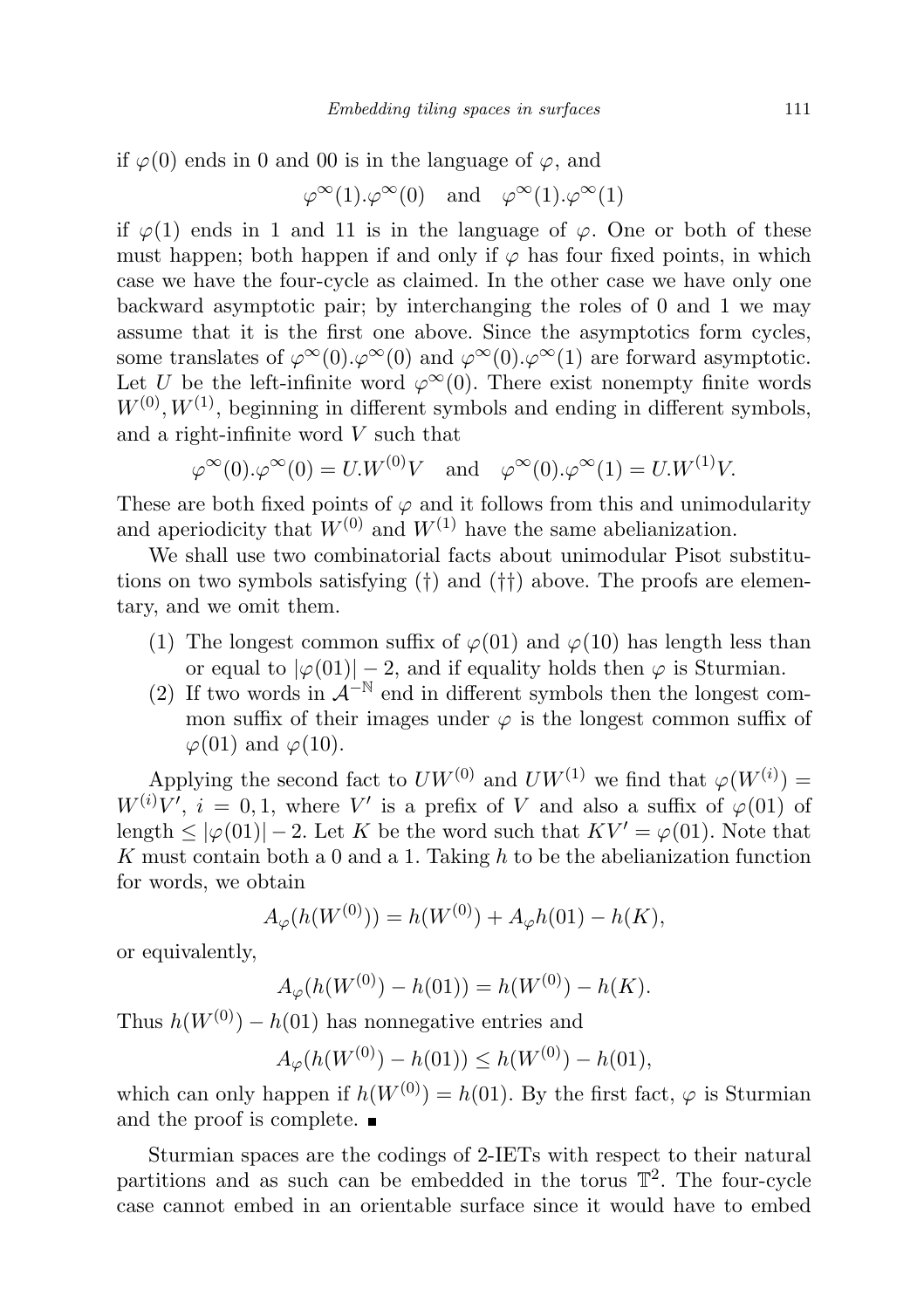essentially in a surface of Euler characteristic −1 by Proposition 4.1. The other cases do not embed in any compact surface, by Corollary 3.2. We therefore have:

THEOREM 5. Let  $\varphi$  be a Pisot substitution on two symbols. Then the following are equivalent.

- (1)  $\mathcal{T}_{\varphi}$  embeds in an orientable surface.
- (2)  $\mathcal{T}_{\varphi}$  embeds in a torus.
- (3)  $\Omega_{\varphi}$  is Sturmian.

Acknowledgements. We are thankful to Marcy Barge, Bob Williams, Lorenzo Sadun and Cameron Gordon for numerous useful suggestions and helpful discussions. We would also like to thank the referee for helping clarify many parts of the paper and especially for pointing out a flaw and some vague language in the proof of Theorem 3.

## References

- [AM88] J. M. Aarts and M. Martens, Flows on one-dimensional spaces, Fund. Math. 131 (1988), 53–67.
- [AP98] J. E. Anderson and I. F. Putnam, Topological invariants for substitution tilings and their associated C<sup>\*</sup>-algebras, Ergodic Theory Dynam. Systems 18 (1998), 509–537.
- [BD01] M. Barge and B. Diamond, A complete invariant for the topology of onedimensional substitution tiling spaces, ibid. 21 (2001), 1333–1358.
- [BDH03] M. Barge, B. Diamond, and C. Holton, Asymptotic orbits of primitive substitutions, Theoret. Comput. Sci. 301 (2003), 439–450.
- [BH92] M. Bestvina and M. Handel, Train tracks and automorphisms of free groups, Ann. of Math. 135 (1992), 1–51.
- [BC97] M. D. Boshernitzan and C. R. Carroll, An extension of Lagrange's theorem to interval exchange transformations over quadratic fields, J. Anal. Math. 72 (1997), 21–44.
- [Bru05] H. Bruin, Asymptotic arc-components of unimodal inverse limit spaces, Topology Appl. 152 (2005), 182–200.
- [CE03] T. Carlsen and S. Eilers, Augmenting dimension group invariants for substitution dynamics, Ergodic Theory Dynam. Systems 24 (2004), 1015–1039.
- [CF02] A. Clark and R. Fokkink, Bihomogeneity of solenoids, Algebr. Geom. Topology 2 (2002), 1–9.
- [Fed80] A. G. Fedotov, Williams solenoids and realization in 2-dimensional dynamical systems, Soviet Math. Dokl. 21 (1980), 835–839.
- [FHR03] T. Fitzkee, K. Hockett and E. A. Robinson, A weakly mixing tiling dynamical system with a smooth model, in: Tilings of the Plane, Theoret. Comput. Sci. 303 (2003), 447–462.
- [Fog01] N. P. Fogg (editors: V. Berth´e, S. Ferenczi, C. Mauduit and A. Siegel), Substitutions in Dynamics, Arithmetics and Combinatorics, Lecture Notes in Math. 1794, Springer, 2002.